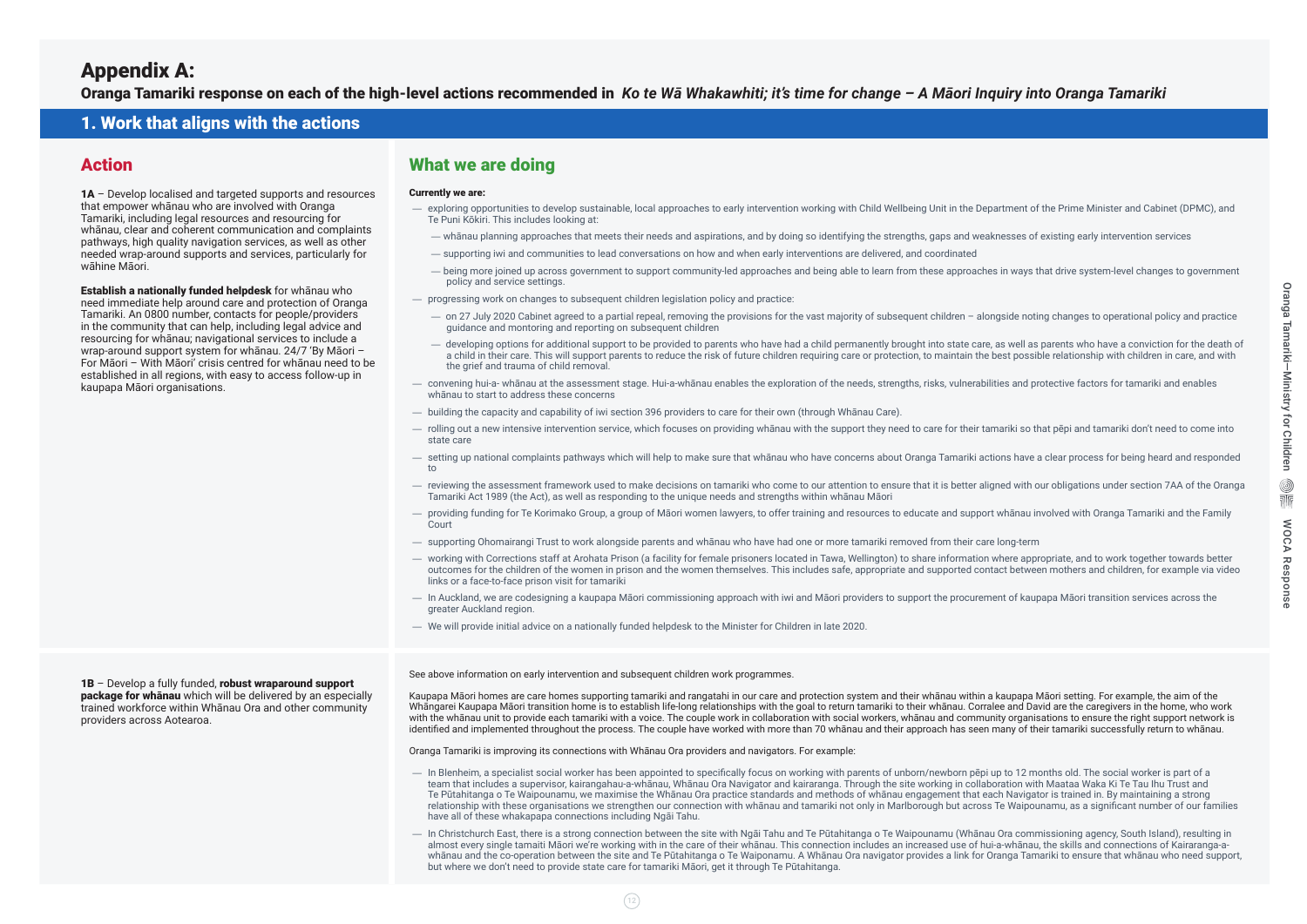### Action

1C – Develop an increase in supports, training and resources for whānau caregivers, including re-considerations around existing policies excluding whānau caregivers from receiving support.

- further requirements for social workers to prove their ability and competency to work with whānau in a manaenhancing way
- identification of effective social workers (and social work practices) who can act as practice leaders and mentors and promote best practice for working with whānau.

## What we are doing

A package of initiatives was funded through Budget 2020 to improve financial assistance for caregivers both inside and outside the State care system, this includes:

- an increase to the rates of the Orphan's Benefit (OB), Unsupported Child's Benefit (UCB) and Foster Care Allowance (FCA) by \$25 per week per child
- continuing payments of the FCA to caregivers of children in State care for up to 20 days while the child is in respite care
- allowing caregivers who may have provided care for less than 12 months to access the OB and UCB
- extending Birthday and Christmas Allowances, which are currently only available to caregivers caring for children in State care, to OB and UCB caregivers.

We are currently making lots of changes to improve the supports, training and resources available to caregivers (including whānau caregivers). This includes:

We are also working with iwi and Māori organisations to co-design and implement models of "Whānau Care" that will ensure tamariki Māori are connected through their whakapapa to well-supported whānau, hapū or iwi caregivers. We currently have eight Whānau Care partnerships with iwi and Māori organisations, all of which have expressed a strong desire to support whānau and tamariki at risk of entering care.

- undertaking a long-term work programme, as agreed by Cabinet, to simplify and unify the financial assistance system for all caregiver payments. This includes considering how the system can be designed to take account of the needs and interest of Māori, and how to best meet any unmet care, protection or wellbeing needs of children living with caregivers outside the State care system. This includes some whāngai arrangements.
- establishing a new Caregiver Recruitment and Support Service
- piloting evidence-based trauma training for caregivers
- launching a 24/7 caregiver support line
- developing caregiver learning resources.

We have taken some steps to build the cultural capability of its workforce. This includes the development of the Māori Cultural Framework, the app Te Kete Ararau, and a workforce Māori cultural self-assessment.

We are also improving our Practice Framework to be more Māori-centred and mana-enhancing. We are also looking to expand specialist Māori roles (Kairaranga-a-whānau) and iwi-Māori NGObased Family Group Conferences (FGC), both of which have contributed to sites reporting earlier engagement with whānau and more whānau involvement in decision-making.

Mātua Kautia te Tamaiti ("One child, many parents") is one of six pilot programmes delivered during 2019 to provide greater support for caregivers. It addressed the need for specialised training to support caregivers in dealing with tamariki who have experienced trauma. It is based on a mātauranga Māori bicultural approach, with the focus on restoring the mana of tamariki in care.

- In Northland we have partnered with Waitomo Papakainga, a kaupapa-Māori organisation with a team of 25 kaimahi who research the whakapapa of tamariki to identify and support whānau who can care for them. Waitomo Papakāinga facilitates whānau hui in partnership with the Oranga Tamariki Kaitaia site.
- Oranga Tamariki and Ngāpuhi Iwi Social Services are currently designing the Whānau Care Service for tamariki and whānau in Ngāpuhi. The aim is to ensure tamariki, who need care, are living safely with carers who have whakapapa connections to them through whānau, hapū or Ngāpuhi.

At the Blenheim site we have established roles to support our partnership with the Māori Women's Welfare League and eight Te Tau Ihu iwi. This includes ensuring caregivers have support and are connected with each other, their marae, hapū and iwi; and that there is support for whanau who provide whangai care for tamariki from within their extended family, outside of the Oranga Tamariki care system.

#### 1D – Develop and implement better training and supports for the social worker workforce to deliver best services to tamariki Māori and whānau. This may include:

— Ngāti Porou became the first iwi in the country to facilitate FGCs for their young people who had offended. Iwi have also taken the lead in the facilitation of Care and Protection FGCs, with Rangitāne ki Wairarapa delivering these in the Wairarapa and Tararua districts. We also provide funding for FGC co-ordinators through the Whakaatu Whanaunga Trust, based in Opotiki, and to Te Oranganui, based in Whanganui.

Through partnerships we will improve the capability of our workforce to collaborate and deliver improved services to tamariki and whānau Māori. For example, in Tokoroa, we have opened a new Oranga Tamariki youth justice office co-located with Ngāti Raukawa.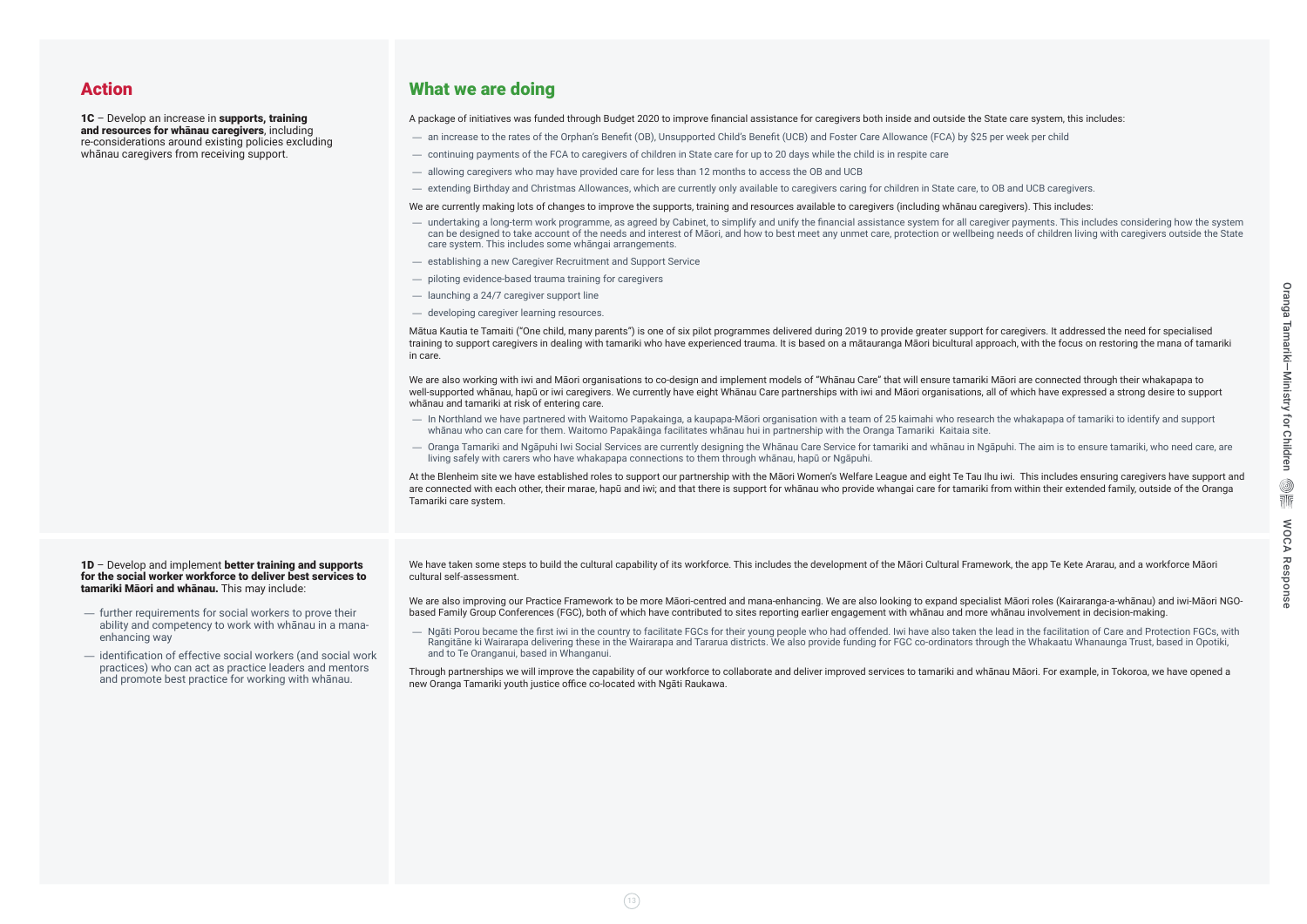### Action

2E - Review Family Court processes

2G - Review Oranga Tamariki compliance with legislative rights of whanau (section 7AA), including whakapapa rights of wider kin group and community (i.e. whānau/hapū/iwi) in decision-making and care of their mokopuna/tamariki.

 $2K$  – Review interagency accountability to ascertain where accountability lies at the moment. Develop and enshrine new measures to ensure agencies and their workers are directly accountable to and measured by positive outcomes for tamariki and whānau.

2J - Review and monitor Oranga Tamariki policies and practices to ensure consistency with Te Tiriti and best outcomes for tamariki and their whānau.

2I – Abolish ex parte orders (section 78), that is, the uplift of tamariki 'without notice' to the whānau.

The Ministry of Justice is leading reform of the family justice system, following the Independent Panel Report on the 2014 family justice reform. Oranga Tamariki is contributing to this work. A key focus of this review is on improving the experiences for Māori. The Ministry of Justice has proposed creating a new operating model for Care of Children Act proceedings that would be more children and whanau-centred. Oranga Tamariki continues to work with and encourage the Ministry of Justice to look at different models of design both physically and operationally for family court to offer a tikanga-based option to Māori children and young people, their whanau, hapū and iwi.

### What we are doing

Section 7AA places an expectation on Oranga Tamariki that it will uphold and protect the familial structures of whanau, hapū and iwi, in line with commitments to the Treaty of Waitangi. Section 7AA places practical and clear duties on the chief executive to give effect to the Treaty- for example, by ensuring all policies and practices have regard to whakapapa and whanaungatanga (through ensuring there is whānau support) and by developing strategic partnerships with iwi and Māori organisations.

We have set up a significant programme of work to deliver on our obligations under section 7AA of the Act. This includes developing five 'mana tamaiti objectives' that underpin how our policies, practices and services will have regard to the concepts of mana tamaiti, whakapapa and whanaungatanga.

We have strengthened practice quality assurance to encompass the mana tamaiti objectives. This includes: an annual site self-assessment to identify core areas of strength and areas for improvement in practice; and monthly monitoring of core areas of practice by Practice Leaders using case review methodology. These tools mean that sites and practitioners are now regularly reviewing and taking steps to improve the strength of relationships with iwi and Māori providers and the quality of practice with tamariki and whānau Māori within their site.

We have established a Treaty Response Unit, which assesses Oranga Tamariki policies, practices and services against five Quality Assurance Standards to determine their compliance with section 7AA and Treaty of Waitangi (Tiriti o Waitangi) obligations.

- delivering on section 7AA obligations which put in place strong accountabilities for improving the outcomes of tamariki Maori. The first section 7AA report has been released and shows delivering on section 7AA obligations which put in place strong accountabilities for improving the outcomes of tamariki Māori. The first section 7AA report has been released and shows early changes that we have made (including on improving outcomes for tamariki).
- We are working with other children's agencies to develop the Oranga Tamariki Action Plan, which will hold chief executives for collectively improving outcomes for tamariki and whānau who are likely to, or have previously come to our attention.

We have acknowledged that the approach to section 78 'without notice' orders needed to change. Following the internal review into the Hastings case in 2019, Oranga Tamariki made changes to the seeking of section 78 orders which were designed to improve openness, transparency and early engagement with tamariki, parents and whānau. These changes are reducing the numbers of section 78 orders being sought on 'without notice'.

The Māori Design Group, an external group of experts, provide an independent Māori lens across the Ministry's policies, practices and services to improve outcomes for tamariki Māori. Through collaboration with the Group, we have developed key system level responses, specifically the Māori Cultural Framework, Mana Tamaiti Objectives and Section 7AA Quality Assurance Standards. The group continue to challenge our thinking and identify gaps in legislation, policy and practice for further work.

This is something we will need to discuss further with the Whānau Ora Commissioning Agency. Two pieces of work relate to these recommendations:

Shifts that we are starting to see as a result of these changes include:

- a new requirement was introduced that all 'Without Notice' applications go through additional checks with a Practice Leader and Regional Legal Manager signing off, and site managers approving the decision for the application to be made
- the Chief Social Worker has committed to reissuing and re-socialising this guidance by way of a practice note to leaders of practice and managers
- What we have seen since the introduction of these changes is a recognisable decrease in the number of pēpi and tamariki being taken into care via section 78 'Without Notice' orders overall.